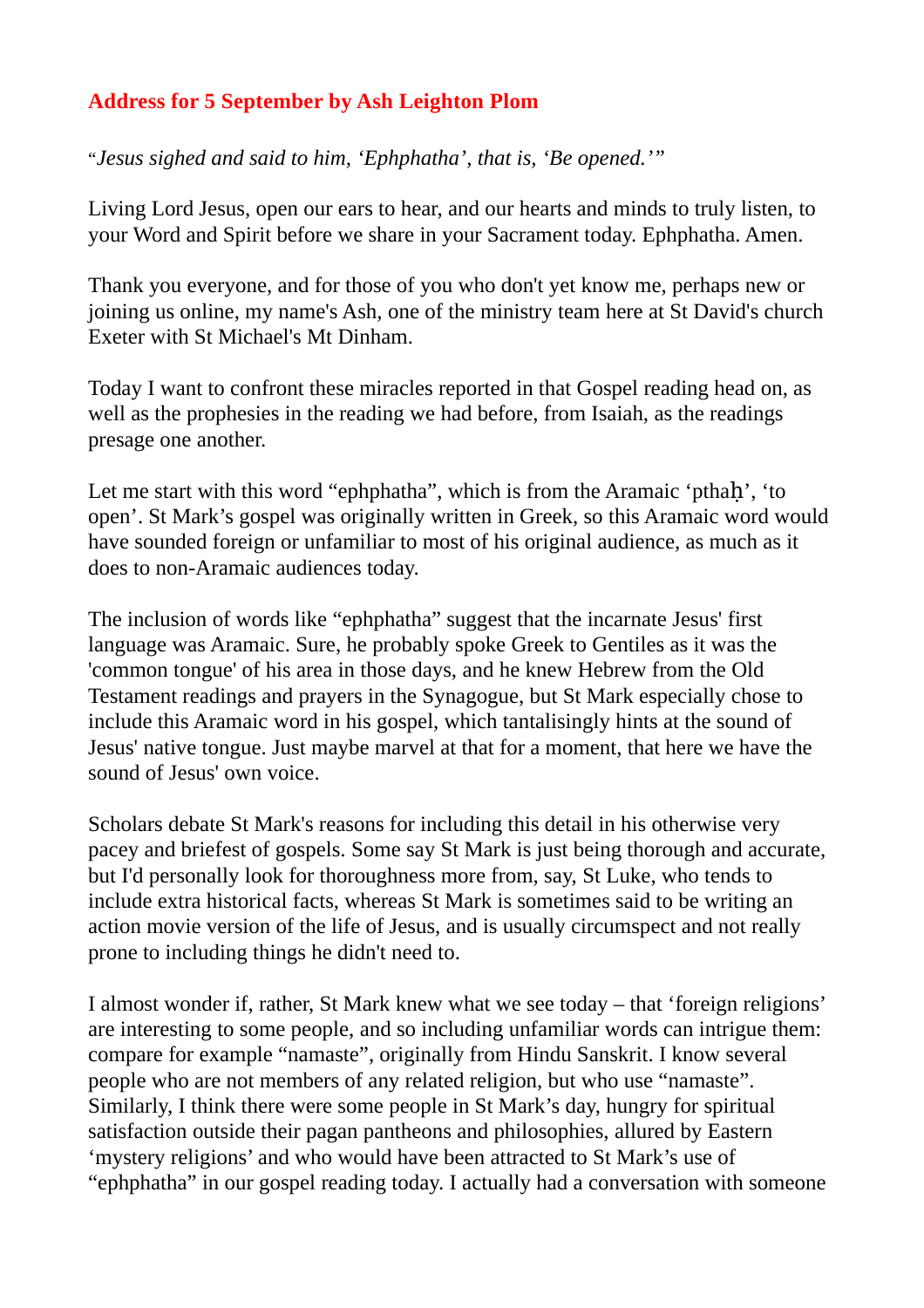in the parish only recently who told me strongly that she doesn't like Christianity, but prefers "eastern religions", and so I pointed out to her that Christianity *is* an eastern religion, and she was then suddenly much more interested than she had been a mere moment before! So, possibly, St Mark included the word "ephphatha" for this sort of reason.

On another level, though, I think it operates as something like a magic word. Compare for example "abracadabra", which may also be from Aramaic "avra kehdabra", or "I will create as I speak". And this is what I really want to get into today, because Christian magic and miracle healings can feel a little uncomfortable for some of us in our secular culture, but that's exactly why they need talking about. So: I hope to encourage you to believe the miracles if you don't already, to perceive the miraculous in your own life, and to share this exciting hope of God's supernatural gracious activity in the real world with people in your life.

So, our Old Testament reading, written about 700 years before Christ, prophesies a time when "the eyes of the blind shall be opened and the ears of the deaf unstopped… the lame shall leap like a deer, and the mute tongue sing for joy". The Gospel reading records some fulfilment of these prophecies in the miracles of Jesus, and I wonder how you feel when you hear these sorts of claims today?

I've been rereading Hegel recently, who was an  $18<sup>th</sup>$  Century 'Enlightenment' philosopher, and one of the most influential thinkers in Western history. As some of you will know, Hegel was preoccupied with explaining away the miraculous in the Bible and in religion in general. Hegel taught that religion was an outdated step in humanity's development, which he believed had been made unnecessary because of what he saw as the victory of 'Reason'. Hegel conceded that Jesus could be revered as a good moral teacher, but he was so embarrassed by miracles that he argued they only *seemed* to be miracles to the ignorant people of the past, whereas, in Hegel's opinion, enlightened, scientifically-minded modern people should believe that miracles are impossible, and so he just disregarded any evidence in the gospels that he felt weren't compatible with his own pre-conceived worldview.

However, I want to challenge Hegel and say that I don't think his is an intellectually responsible or sustainable interpretation. Firstly, it's a colonialist derision of the past, propelled by his *a priori* assumptions about his own 'enlightened' rightness. In fact, people in the 1<sup>st</sup> Century were no less human than we are today, and perfectly capable of reason and scepticism. Remember 'doubting' Thomas, who didn't believe in the resurrection until he was persuaded by evidence? The writers of the Bible reported on miracles not because they're absurdly credulous primitives, but rather precisely because they're reasonable people who witnessed astonishing events in the real world, and wanted to record the facts of these for posterity.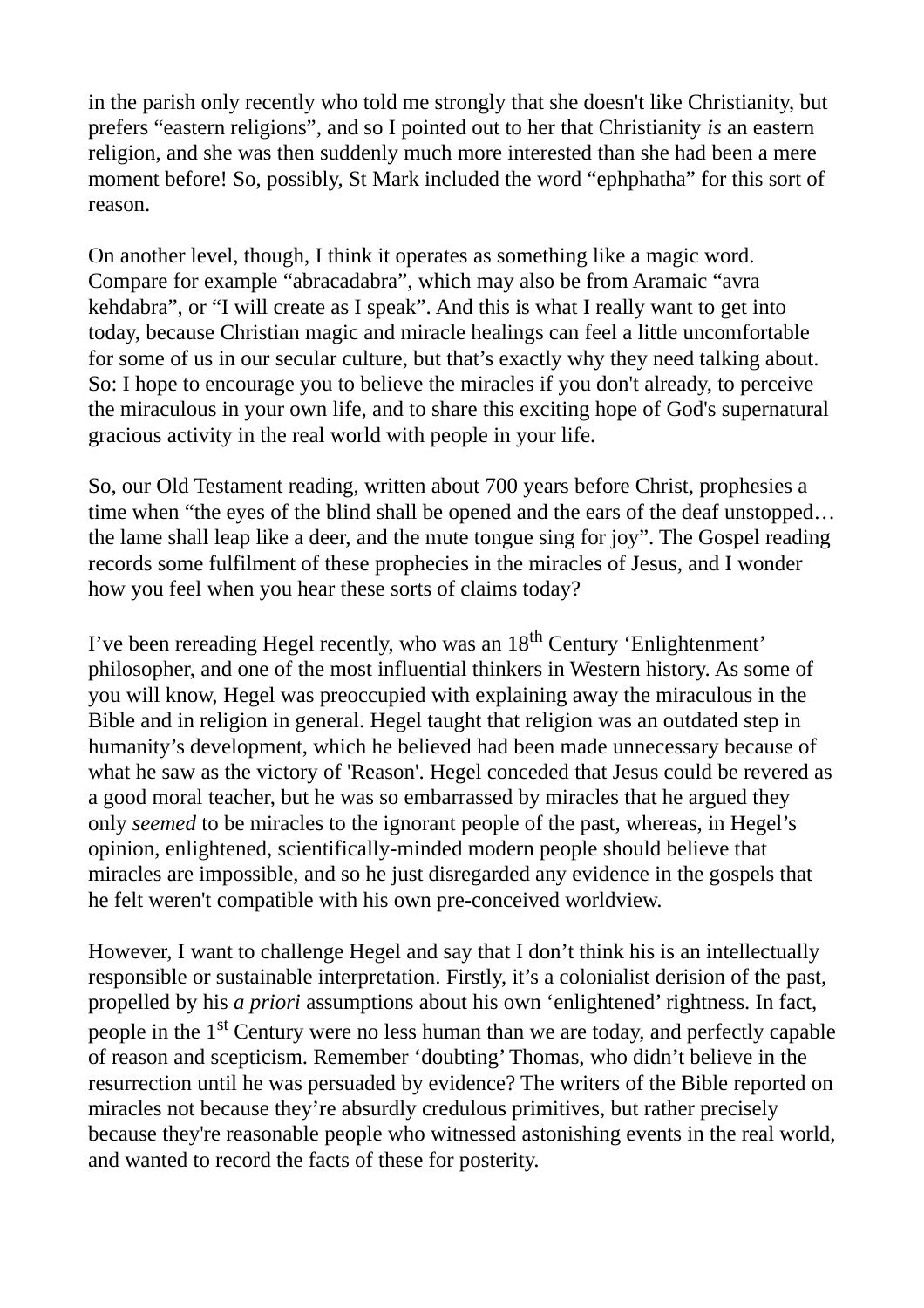Contrasting with Hegel, C. S. Lewis helpfully set out that "it is a foolish thing that people often say about Jesus", that he was just a "good moral teacher", but that the miracles must have been misunderstandings or later fabrications. In the actual credible evidence, Lewis argues, you can't separate out the teachings from the miracles, because the miracles are there precisely to evidence Jesus' authority to teach, and they were recorded by honest witnesses who were as stunned by the miracles as anyone would be.

So, Lewis' point is that you can't have a congruent Christian faith while also having a worldview like Hegel's that denies the supernatural. Lewis actually calls Hegel's position, "patronising nonsense", and says the evidence and miracles overwhelmingly show Jesus to be God in the flesh. Kierkegaard, a contemporary philosopher of Hegel, rightly noted in his response to Hegel, that Christianity is rather *defined* by miracles, including the incarnation, the resurrection, and the ascension of Jesus. The miracles in Christianity aren't just a few weird supernatural incidents that you can set aside and still responsibly be a Christian – Christianity itself inherently testifies to great miracles as having happened.

For myself, as an historian and a convert from atheism, as I researched the evidence for the incarnation, death, and particularly the resurrection of Jesus, I found it reliable. I therefore realised I had to grow my assumptions as to what is possible, instead of just irresponsibly dismissing evidence that didn't fit my pre-existing worldview, like Hegel had done.

So, to sum up so far: we've seen that the Old Testament prophesies miracles, hundreds of years in advance, which the New Testament then records Jesus miraculously fulfilling. And I want to encourage you to believe the miracle of the prophecies and of the fulfilments, and to share the news of these with the people in your life. The first disciples were stunned to witness these miracles, and they recorded them for us precisely to build our faith in Jesus as someone who does fulfil miracles, and to give us a record of these miracles to pass on to others.

We often say, "I wish we had more young people in church," or more children, more families, more students. But this is on each of us to warmly invite people we know. I mean, think of the benefit they're missing out on, musically, pastorally, eternally... uplifting worship, warm fellowship, hope for their future. We have incredibly good news to share - that God intervenes wonderfully in real people's lives - and we have great evidence collected by witnesses to substantiate our claims.

Jesus said that "greater things" than the miracles he performed would occur in and through the lives of his believers after his death, resurrection, and ascension, after the pouring out of the Holy Spirit at Pentecost. This means we inhabit a world where, according to the word of Jesus himself, the extraordinary is possible, as God's Kingdom breaks in to real people's lives in tangible demonstrable ways today.